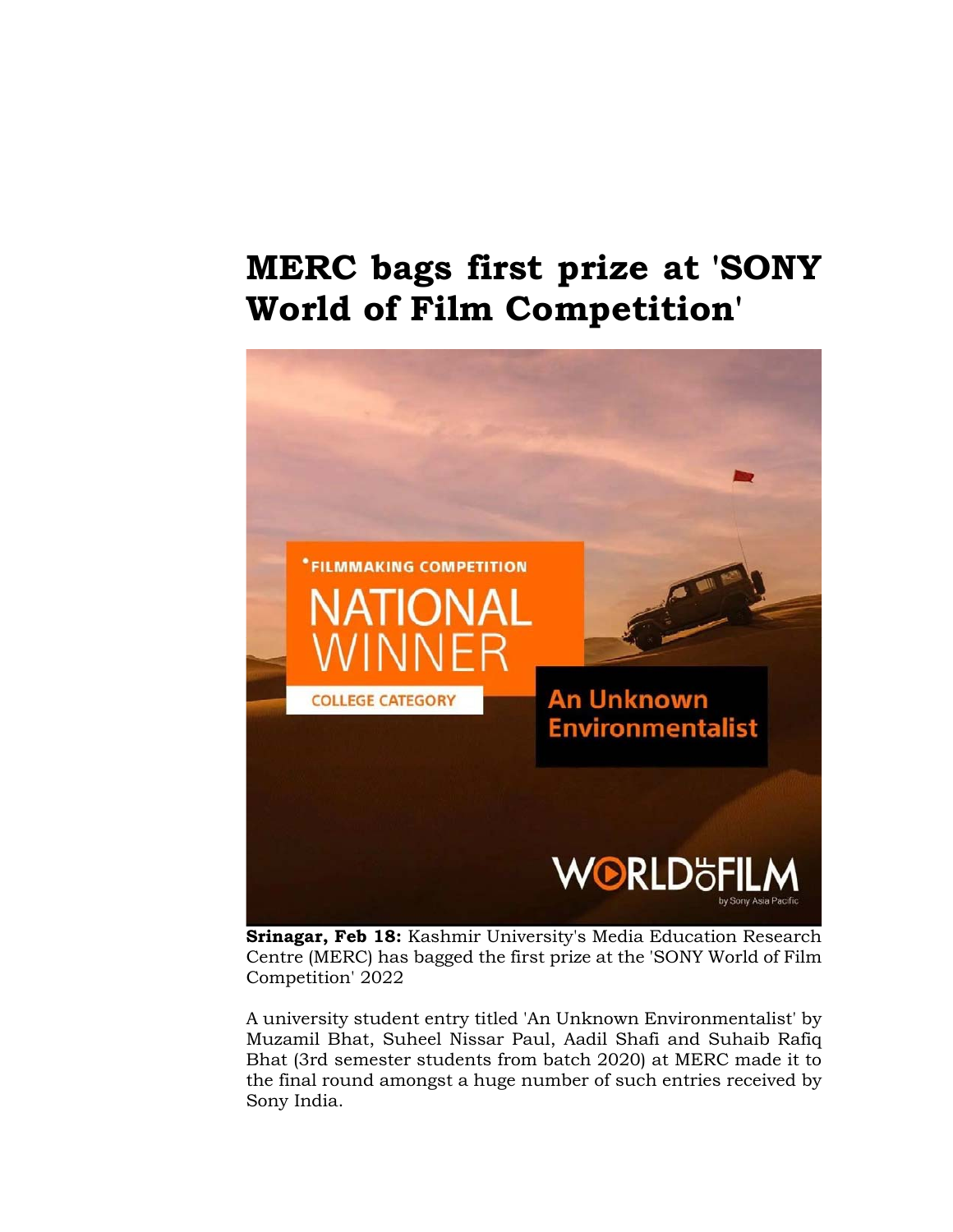The films in the final round were evaluated by a jury having a vast experience in the art of filmmaking, a handout issued by MERC said.

'Sony World of Film' competition commenced in 2021, celebrating the best short-form filmmaking shot on Sony Cameras across Asia Pacific, Hong Kong, Taiwan, Korea, India, Singapore, Malaysia, Thailand, Vietnam, Indonesia, Cambodia, Australia and New Zealand.

The competition aims to encourage filmmakers at all levels, from aspiring filmmaking students to passionate amateurs and industry veterans, to showcase their exceptional talents and abilities using the Sony system to capture their stories.

As a national winner, the 'Sony World of Film' will be felicitating 'An Unknown Environmentalist' team with a Sony Cinema Line FX3 + SEL 1635GM, the handout said.

The MERC team of student winners will be receiving premium Sony wireless headphone WH-1000XM4 and be a part of exclusive workshop on Sony Digital Imaging.

'An Unknown Environmentalist' has also entered to compete at international level (Asia Pacific) for which the winners will be announced around March-April 2022, the handout said.

Pertinently, MERC students have proved their mettle at the national and international levels from time to time.

Mohammad Abu Bakar, a student from batch 2020, was recently selected for the prestigious International Foundry Photojournalism Workshop 2021 while another student Mohammad Fazil from the same batch won the first prize at the Chandigarh University Festival KissaGoie (Storytelling) competition.

KU Vice-Chancellor Prof Talat Ahmad and Registrar Dr Nisar A Mir congratulated the students for winning the first prize, hoping that the department would continue to bring more laurels to the university in future.

Head MERC Dr Aliya Ahmad also congratulated the winning team and said the department would continue to excel in academics and